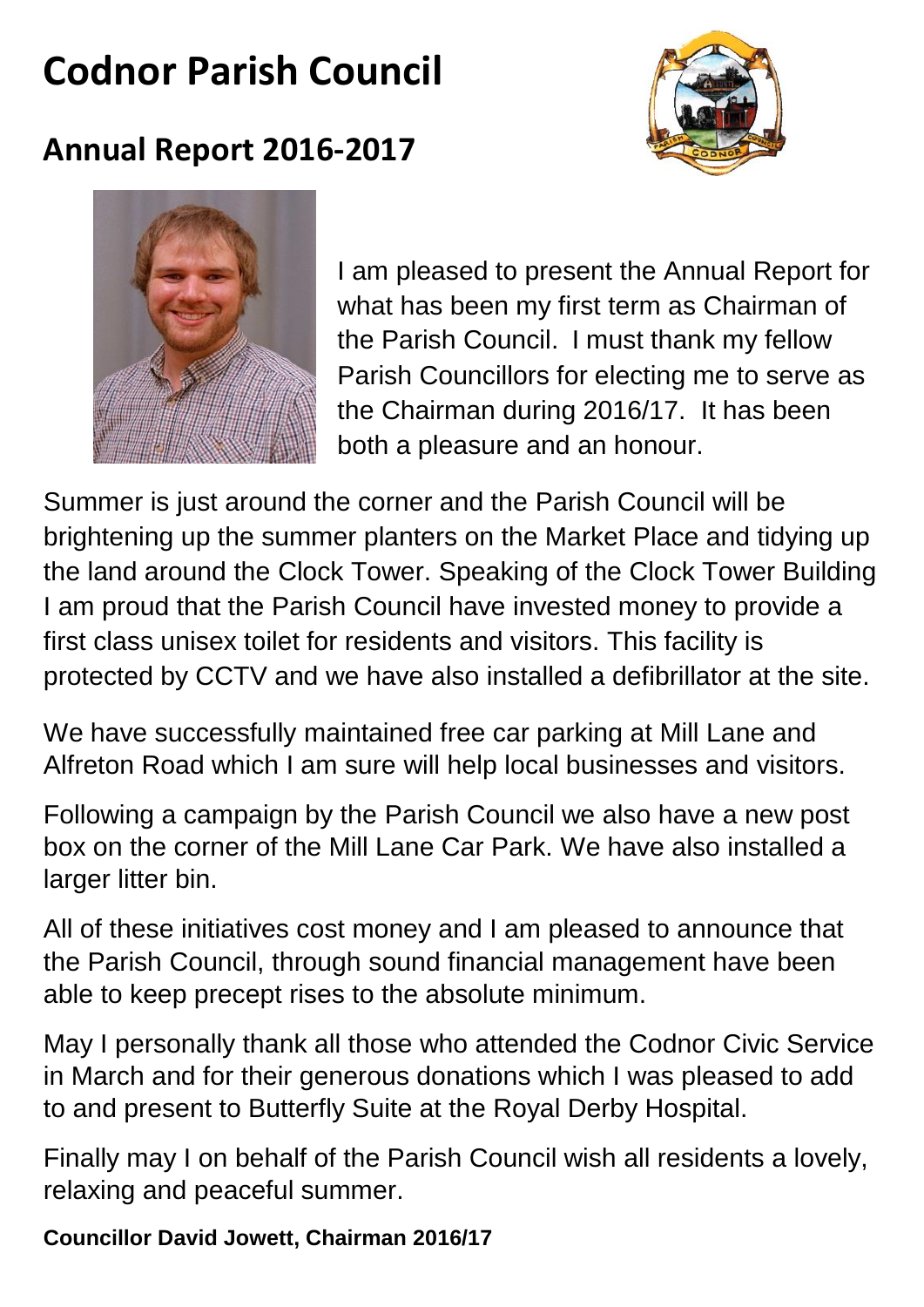## **Parish News**

As well as football, cricket and bowls there are now a number of regular users of the Sports and Community Building at Goose Lane. It hosts many community events including County, Borough and Parish Council meetings. Charity and town twinning events have also been held there. It is available for private hire and is a focus for the community.

The Market Place toilets at the Clock Tower building have been refurbished at a cost of around £7,000. The new unisex toilet with an automatic locking door and CCTV protection is open every day from 9 am until 5 pm.



A Defibrillator has also been installed at the Clock Tower by the Parish Council and the Codnor Sports Charitable Trust have also installed one at the Sports and Community Building on Goose Lane.

The best kept garden and allotment competition will again this year be organised by the Parish Council. Anyone with a garden or allotment in the village may enter by contacting the Clerk. The judging takes place in mid-summer.

Litter Picks led by councillors, scouts and members of the public are well attended. More helpers are always welcome. For details please see the Parish Council notice-boards and/or website.

The Parish Council maintains the provision of free doggie bags for Codnor dog owners. These can be collected from the Post Office at Holmfield Chemists. Dog fouling is a health hazard and all dog owners are asked to help keep Codnor clean and safe.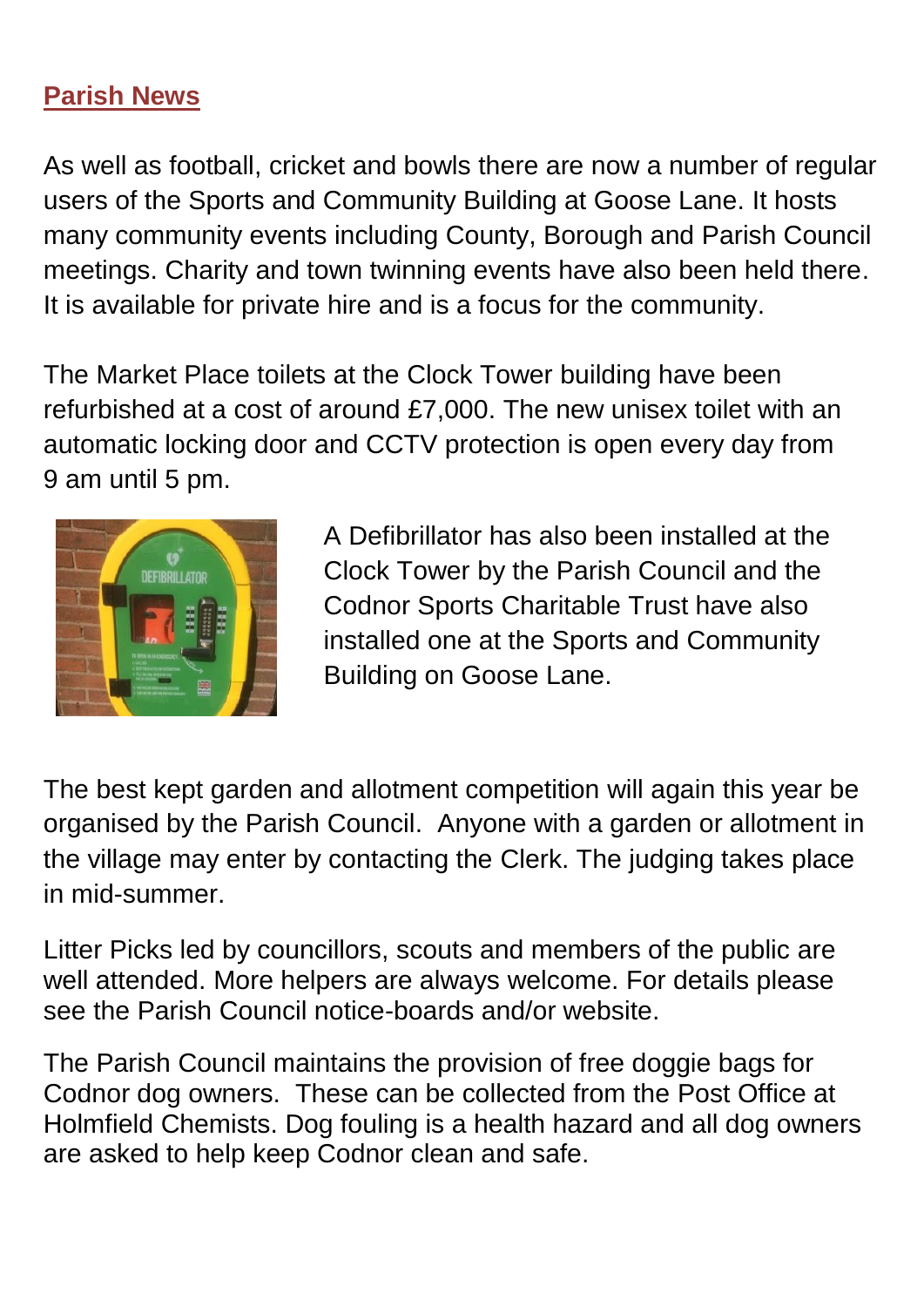## **Annual Events**



Codnor Fun Day, organised by the Amber Valley Rotary Club, once again attracted a good attendance, with lots of community groups hosting stalls. The Band Concert at Highfields was also well attended with many gathering to hear the Newstead Brass Band. The event was generously sponsored by Friends of Highfields and Codnor Parish Council.

The best, free and spectacular Bonfire/Fireworks event in Derbyshire was again held by the Council. The rain held off for the bonfire, and the fireworks were fantastic. The collection totalled £1152. Some of this money was distributed, at a presentation held in February 2017 to the voluntary organisations who contributed once again to the



success of the event. The remainder will be used to fund the event again this year. This year the Bonfire and fireworks event will be held on Friday 3 November, and the Council is again working jointly with Bert Holland (who provides the rides) to reduce the cost of building the bonfire.



The Council provided individual remembrance crosses for each of the men from the village who died in the First World War. The crosses for the men who died in 1916 were placed at the Lych gate in the Remembrance Day service and can now be seen in the church.